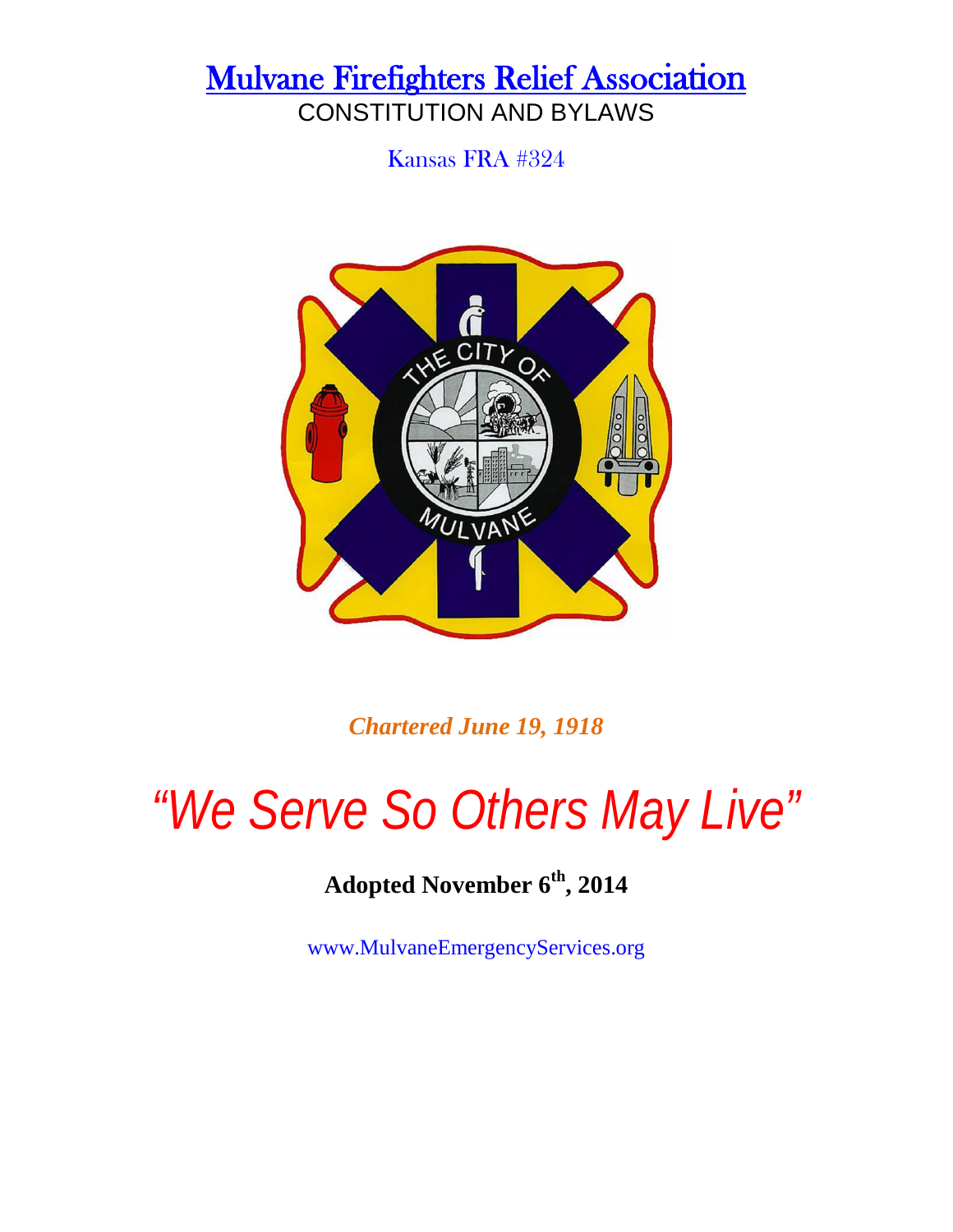**DATE: December 3, 2001 PAGE 1 of 3** 

POLICY #**02-06-0001** REVISED **11-6-2014**

#### SUBJECT: **STRUCTURE** SECTION:

- **1. Name and Membership:** This association shall be known as Mulvane Firefighters Relief Association Inc., and shall be composed of the regularly appointed members of the Mulvane fire department.
- **2. Purpose:** To receive, use and disburse funds for the benefit of the members of the association and/or their dependents, in accordance to the statutes and regulations of the Kansas Firefighters Relief Act.
- **3. Officers:** The officers of this association shall consist of a one (1) president, one (1) vicepresident, one (1) secretary/treasurer and two (2) board of directors.
- **4. Duties of Officers.** It shall be the duty of all officers of the relief board to obtain and maintain a working knowledge of applicable state laws, rules, regulations and bylaws governing the fire relief association.

**4.1** The president or his/her designee, shall preside at all meetings of this association and of The board of directors; sign all orders on the treasurer when issued in conformity with these bylaws; appoint committees not otherwise provided; call special meetings of the board of directors when he/she deems it necessary.

**4.2** The vice-president shall perform all duties of the president in his/her absence.

**4.3** The secretary-treasurer shall keep a complete and accurate record of all transactions and meetings of the association; shall receive all moneys and disburse them as the association may direct, keep separate accounts of the funds received under the provisions of the firefighters relief fund act and those received from other sources, and make an itemized statement in this manner, to be submitted to the fire division at each regular business meeting, together with an annual statement to be reported at the regular meeting in April. A copy of the portion of this report concerning the funds received under the provisions of the firefighters relief fund act shall be sent to the Insurance Department on a form furnished by the department for the purpose. Such treasurer shall give bond for the safekeeping of such funds and for faithful performance in such sum, with such sureties as may be approved by the governing body in an amount that fully covers the relief association's worth of such city, township, or county. The fees for such bonds are to be paid by relief association funds.

**4.4** The board of directors shall make or receive and investigate recommendations for the Benefit to any active member of the department, or his dependents and make a report to the association at the next regular meeting or at a special meeting called for that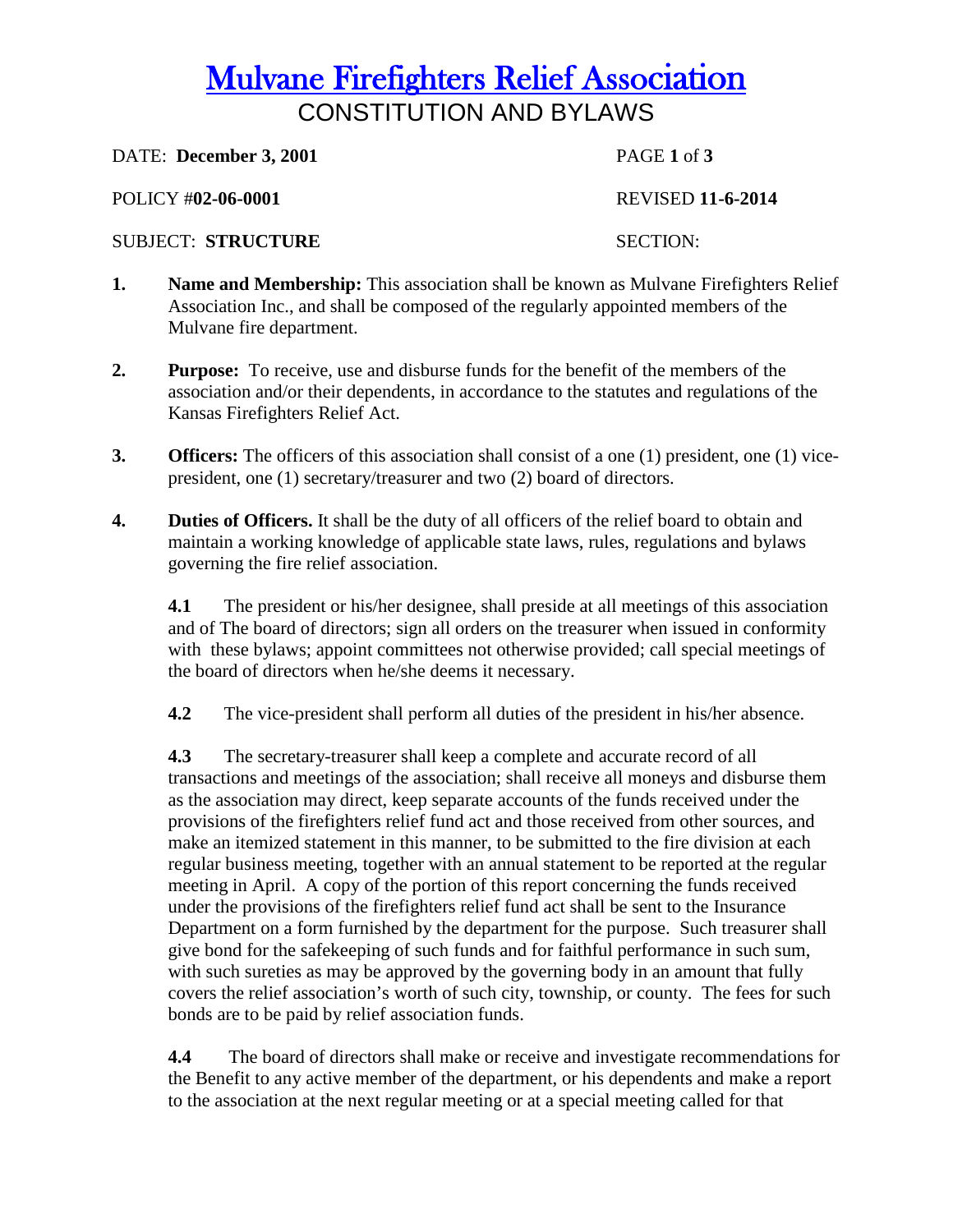#### DATE: **December 3, 2001** PAGE **2** of **3**

purpose if necessary where the report will be considered and the necessity and legality of the Benefit decided and allowed or disapproved by the association.

- **5. Election.** The officers and the board of directors shall be elected by ballot from a pool of active firefighters at the regular meeting of the division on the first Thursday of December each year. On even years, the President and one Board of Director will be elected to a two-year term. On odd years, the Vice-President, one Board of Director and the position of secretary-treasurer will be elected to a two year term. The members who receive the highest number of votes on the ballot cast shall be declared and elected. When a permanent vacancy occurs in the position secretary-treasurer, or any member of the board of directors, such vacancy shall be filled for the unexpired term by ballot, in like manner as provided above. The president may designate a member to fill a temporary vacancy.
- **6. Meetings.** Regular meetings of the association shall be held at a minimum of once a year. A majority of all members constitute a quorum. Should an alarm of fire interfere, the meeting shall stand adjourned until after the alarm or the following day at the same hour.
- **7. Use of Funds.** All moneys received under the provisions of the firefighters relief fund act shall be used only as provided by the Laws of Kansas. In all cases involving expenditures or payments in an amount of \$1,500 or more, prior certification shall be obtained from the city attorney that such expenditure or payment complies with the requirements of the firefighters relief act. Attorney fees can be paid by the relief fund. Any other funds, except those specifically appropriated, shall be used as directed by the fire division from time to time.

**7.1** There shall be the Treasurer's name and at least three (3) others on the Mulvane Firefighters Relief Board checking account. Two signatures will be required to write a check on this account.

**7.2** Loans to the City of Mulvane or Fire District #12 for improvement of the fire department or equipment. Such a loan is to be in the form of a warrant, which must bear interest, payable semi-annually to the association at a rate not to exceed 6%. Loans should include a clause allowing the association to call a portion of the loan due to maintain a minimum contingency of \$35,000 for funds needed to fulfill obligations to its members in the event of an emergency (KSA 40-1707 (f)).

**7.3** All financial records shall be subject to an audit every 5 years, or as requested by the membership quorum, performed by a certified and bonded accounting agency from outside the department membership. Accounting expenses for an audit may be paid by the relief fund.